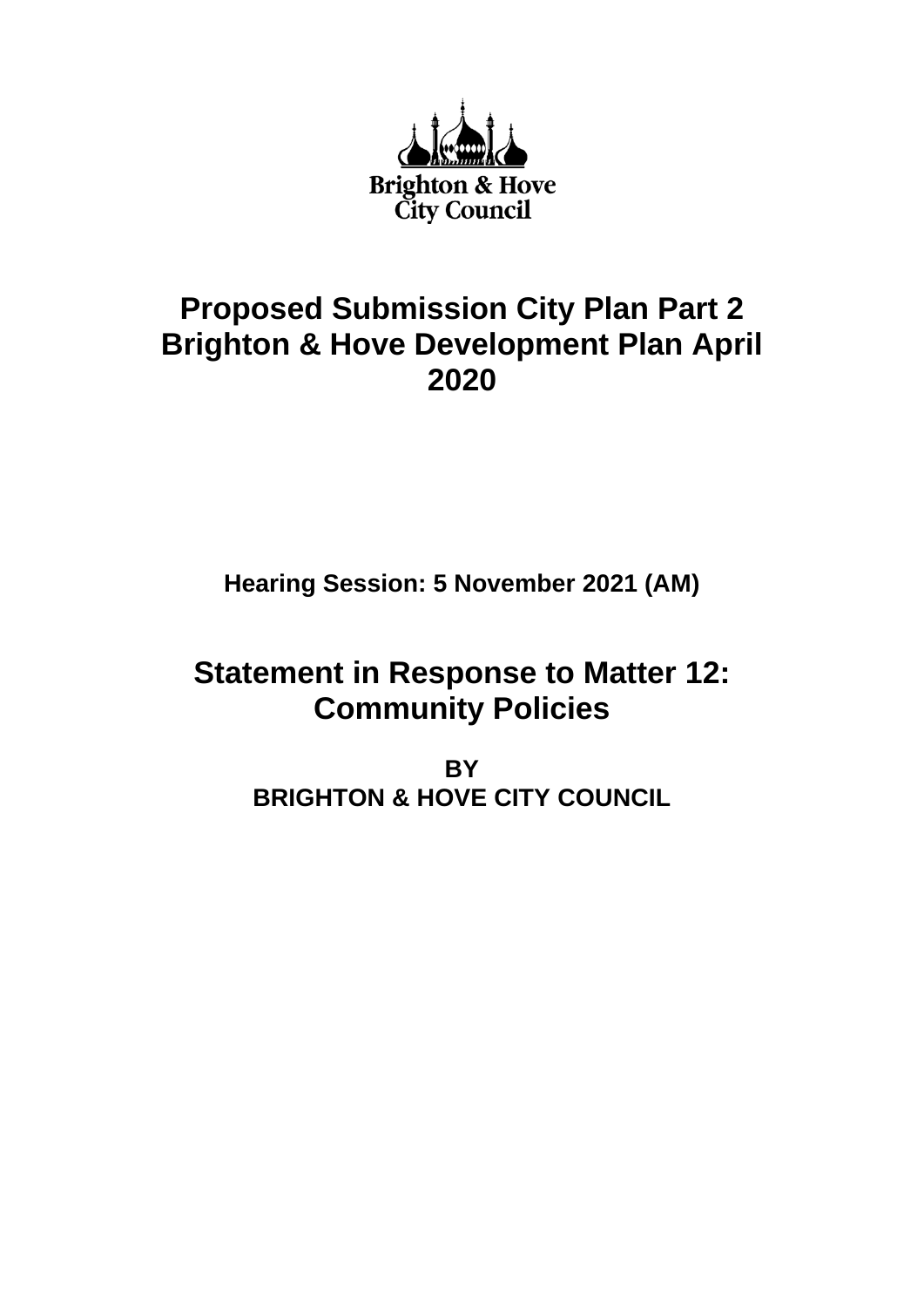**Matter 12: Community policies Statement by Brighton & Hove City Council 4 th October 2021**

## **List of Abbreviations**

CPP1 - City Plan Part 1 CPP2 – City Plan Part 2 NPPF - National Planning Policy Framework SA - Sustainability Appraisal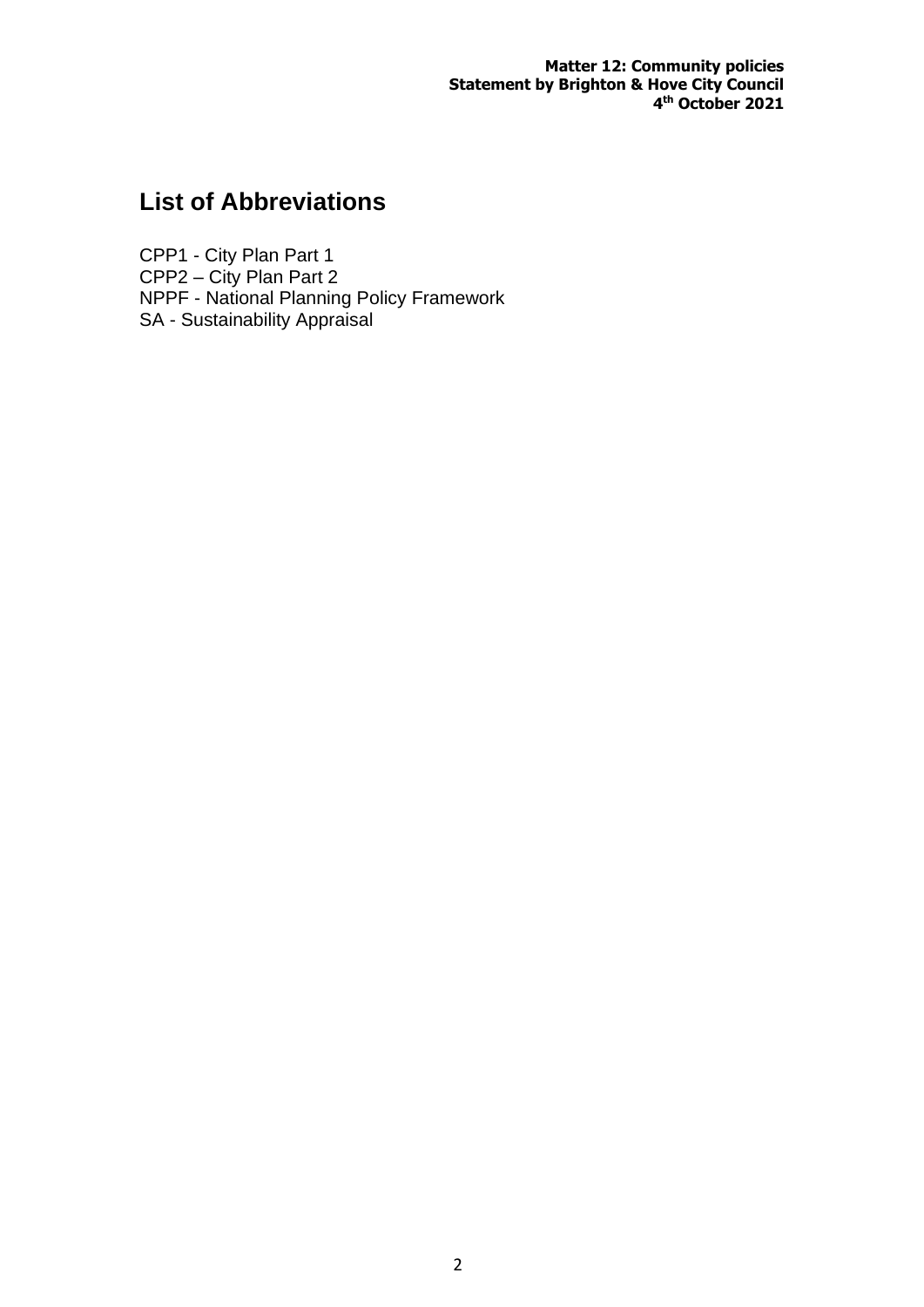### **DM9 Community Facilities**

#### **Q1. Does this policy set out appropriate criteria to support development of community facilities and protect existing community uses, where appropriate?**

- 1. Yes, the policy plans positively for the provision of new community facilities by supporting their development, directing them to sustainable locations to minimise the need for people to travel, and ensuring they are well located to the communities they serve.
- 2. The policy criteria at part (2) sets out a range of appropriate instances where loss of community facilities would be permitted. These criteria are broadly similar to those in Policy HO20 of the CD08 Brighton & Hove Local Plan 2005 (page 65) with some minor alterations to the wording to improve the new policy's effectiveness. Policy HO20 has been effectively applied to planning applications for many years. The criteria in DM9 are considered appropriate and will guard against the unnecessary loss of valued facilities in line with NPPF paragraph 93.
- 3. The policy wording relating to partial loss of floorspace is a new addition and is intended to facilitate a more flexible approach, in recognition of some community facilities being housed in buildings with a large floor area for their operations.
- 4. Three representations were received suggesting the required 12-month marketing period is either too short or too long. The council considers it an appropriate timescale to demonstrate redundancy for most community facilities, however the timescale is not specifically stated in the policy wording to allow for some flexibility where appropriate, given the variety of facilities covered by the policy.

### **DM10 Public houses**

#### **Q1. Does this policy strike the right balance between protecting public houses and enabling those that are not economically viable either now or in the future/no longer needed by the community to change to another use?**

- 5. The inclusion of a specific policy for public houses reflects their unique contribution to the character and vitality of communities, and the complex nature of the business model.
- 6. The requirements for demonstrating that a public house is not viable are intended to prevent pubs being deliberately run down over a period of time with the intention of reducing turnover to justify their loss on viability grounds. It is also intended to avoid unnecessary loss of otherwise viable